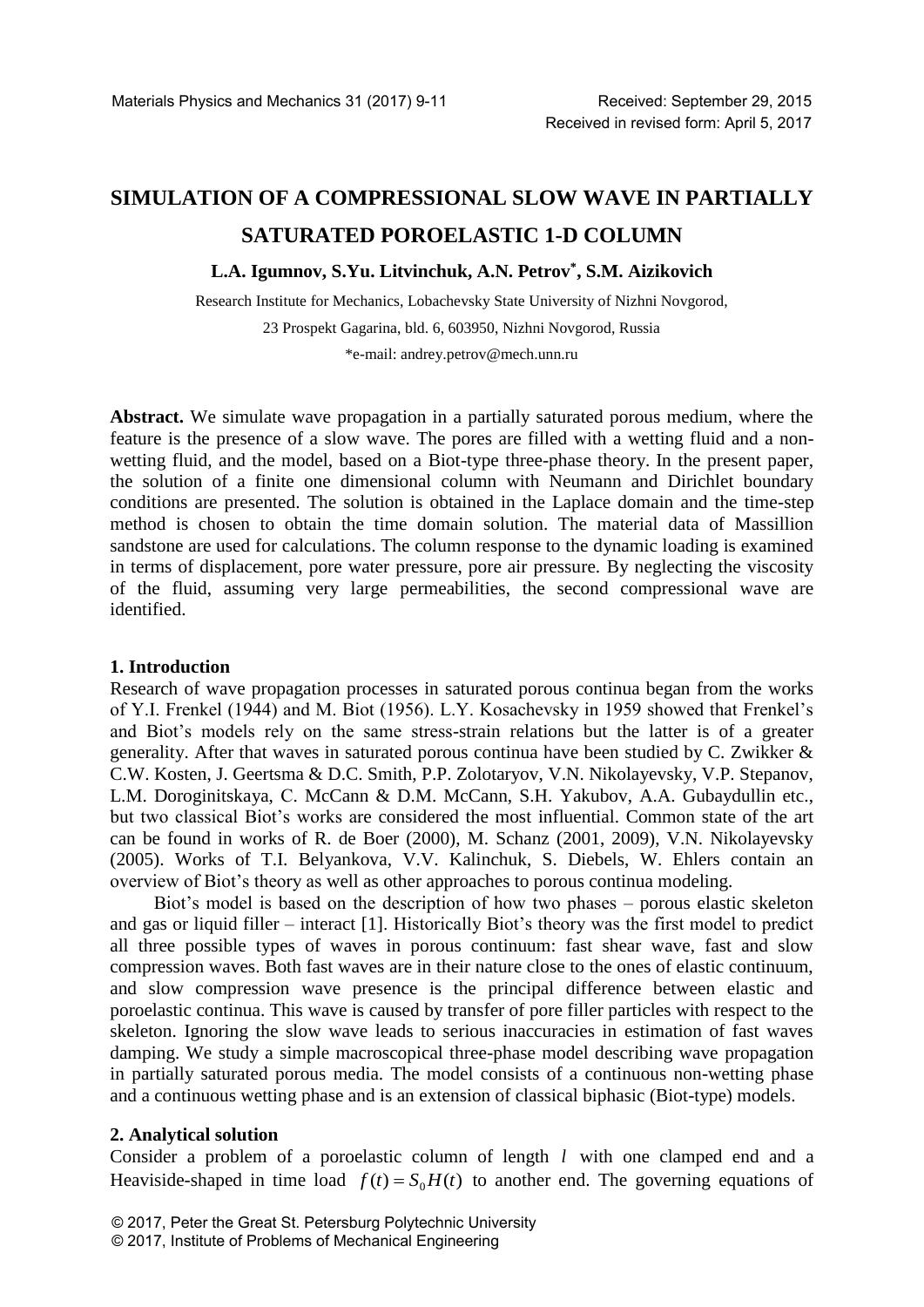partially saturated poroelasticity in the Laplace for one-dimensional case are three scalar coupled ordinary differential equations [2]

$$
(K+\frac{G}{3})\overline{u}_{y,yy}-(\rho-\beta S_w\rho_w-\gamma S_a\rho_a)s^2\overline{u}_y-(\alpha-\beta)S_w\overline{p}_{,y}^w+(\alpha-\gamma)S_a\overline{p}_{,y}^a=0,
$$
\n(1)

$$
-(\alpha - \beta)S_w s \overline{u}_{y,y} - (\zeta S_{aa} S_w + S_u)s \overline{p}^a + \frac{\beta S_w}{\rho_w s} \overline{p}^w_{,yy} - (\zeta S_{ww} S_w + \frac{\varphi}{K_w} S_w - S_u)s \overline{p}^w = 0, \tag{2}
$$

$$
-(\alpha - \gamma)S_a s \overline{u}_{y,y} - (\zeta S_{ww} + S_u)s \overline{p}^w + \frac{\gamma S_a}{\rho_a s} \overline{p}^a_{,y} - (\zeta S_{aa} + \frac{\phi}{K_a} S_a - S_u)s \overline{p}^a = 0.
$$
 (3)

The solution for the stress boundary condition  $\hat{u}_y(y=0) = 0$ ,  $\hat{\sigma}_y(y=l) = -S_0$ ,  $\hat{p}^w(y=l) = 0$ ,  $\hat{p}^a(y=l) = 0$  is

$$
\hat{u}_y = \frac{S_0 s^{-1}}{(K + \frac{4}{3}G)(t_1 \lambda_1 + t_2 \lambda_2 + t_3 \lambda_3)} \sum_{i=1}^3 \left[ \frac{e^{-\lambda_i s(y+l)} - e^{\lambda_i s(y-l)}}{1 + e^{-2\lambda_i s l}} t_i \right]
$$
(4)

$$
\hat{p}^w = \frac{S_0}{(K + \frac{4}{3}G)(t_1\lambda_1 + t_2\lambda_2 + t_3\lambda_3)} \sum_{i=1}^3 \left[ \frac{e^{-\lambda_i s(y+l)} - e^{\lambda_i s(y-l)}}{1 + e^{-2\lambda_i s l}} t_i a_i \right]
$$
(5)

$$
\hat{p}^{a} = \frac{S_{0}}{(K + \frac{4}{3}G)(t_{1}\lambda_{1} + t_{2}\lambda_{2} + t_{3}\lambda_{3})} \sum_{i=1}^{3} \left[ \frac{e^{-\lambda_{i}s(y+l)} - e^{\lambda_{i}s(y-l)}}{1 + e^{-2\lambda_{i}s/l}} t_{i}b_{i} \right]
$$
(6)

The time domain results are calculated with the time-step method. The time-step method for numerical Laplace transform inversion is based on the integration theorem and dedicated to the calculation of the original function integral [3, 4].

In order to employ time-step method for getting the original function  $f(t)$  such as  $f(0) = 0$ from known image  $f(s)$  we need to apply the integration theorem to its derivative:

$$
f(t) = \int_{0}^{t} f'(\tau) d\tau = \frac{1}{2\pi i} \lim_{R \to \infty} \int_{c-iR}^{c+iR} \int_{0}^{t} e^{s(\tau)} d\tau ds = ... \tag{7}
$$

Following the theorem, the integral can be found as:

$$
f(0) = 0, \quad f(n\Delta t) = \sum_{k=1}^{n} \omega_k(\Delta t), \quad n = 1,...N,
$$
  

$$
\omega_n(\Delta t) = \frac{R^{-n}}{L} \sum_{l=0}^{L-1} \bar{f}(s) s e^{-in\varphi}, \quad s = \frac{\gamma(z)}{\Delta t}, \quad z = Re^{i\varphi}, \quad \varphi = 2\pi \frac{l}{L}.
$$
  
(9)

$$
\omega_n(\Delta t) = \frac{R^{-n}}{L} \sum_{l=0}^{L-1} \bar{f}(s) s e^{-in\varphi}, \quad s = \frac{\gamma(z)}{\Delta t}, \quad z = Re^{i\varphi}, \quad \varphi = 2\pi \frac{l}{L}.
$$
\n(9)

Here *R* is the radius of the analyticity region for  $\bar{f}(\gamma(z)/\Delta t)$  and  $\gamma(z)$  is the characteristic function for the linear multistep method applied to the Cauchy problem arising within the integral evaluation. Backward differentiation (BDF) based methods of order  $\leq 6$  are applicable in scope of this solution scheme. For BDF-2 we have  $\gamma(z) = 3/2 - 2z + z^2/2$ .

## **3. Results**

Assuming the value  $S_0 = 1N/m^2$ , the pore pressures  $p^w$ ,  $p^a$  at the clamped end and displacement  $u<sub>y</sub>$  at the another end are calculated with varying saturation degree. The pore size distribution index  $\theta$  is set to 1.5, the residual water saturation  $S_{rw}$  is set to 0, and the air entry saturation  $S_{ra}$  is set to 1. The column is made of Massilon sandstone with the following properties:  $K = 1.02 \cdot 10^9 \, N/m^2$ ,  $G = 1.44 \cdot 10^9 \, N/m^2$ ,  $\phi = 0.23$ ,  $\rho_s = 2650 \, kg/m^3$ ,

10